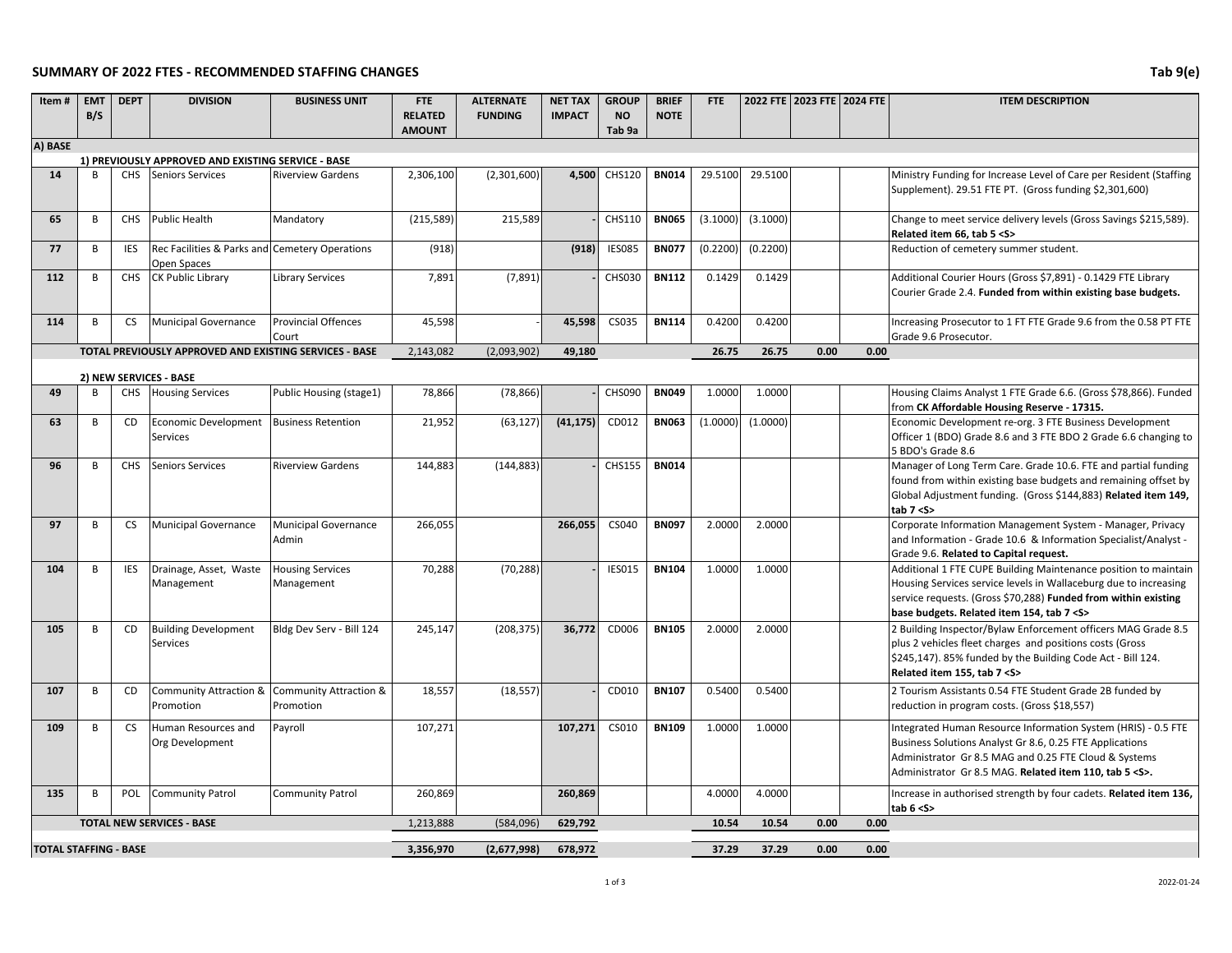## **SUMMARY OF 2022 FTES - RECOMMENDED STAFFING CHANGES Tab 9(e)**

**I EMT EMT** 

| Item#                                                  | <b>EMT</b><br>B/S | <b>DEPT</b>     | <b>DIVISION</b>                                             | <b>BUSINESS UNIT</b>                                      | <b>FTE</b><br><b>RELATED</b><br><b>AMOUNT</b> | <b>ALTERNATE</b><br><b>FUNDING</b> | <b>NET TAX</b><br><b>IMPACT</b> | <b>GROUP</b><br><b>NO</b><br>Tab 9a | <b>BRIEF</b><br><b>NOTE</b> | FTE     |         | 2022 FTE 2023 FTE 2024 FTE |      | <b>ITEM DESCRIPTION</b>                                                                                                                                                                                                                                                                         |
|--------------------------------------------------------|-------------------|-----------------|-------------------------------------------------------------|-----------------------------------------------------------|-----------------------------------------------|------------------------------------|---------------------------------|-------------------------------------|-----------------------------|---------|---------|----------------------------|------|-------------------------------------------------------------------------------------------------------------------------------------------------------------------------------------------------------------------------------------------------------------------------------------------------|
|                                                        |                   |                 |                                                             |                                                           |                                               |                                    |                                 |                                     |                             |         |         |                            |      |                                                                                                                                                                                                                                                                                                 |
| <b>B) ONE TIME</b>                                     |                   |                 |                                                             |                                                           |                                               |                                    |                                 |                                     |                             |         |         |                            |      |                                                                                                                                                                                                                                                                                                 |
| 1) PREVIOUSLY APPROVED AND EXISTING SERVICE - ONE TIME |                   |                 |                                                             |                                                           |                                               |                                    |                                 |                                     |                             |         |         |                            |      |                                                                                                                                                                                                                                                                                                 |
| 16                                                     | <sub>S</sub>      | <b>CS</b>       | Human Resources and<br>Org Development                      | <b>HR-Admin</b>                                           | 436,839                                       | (436, 839)                         |                                 | CS030                               | <b>BN016</b>                | 2.0000  | 1.0000  | 1.0000                     |      | Municipality Diversity, Equity and Inclusion Strategy - Two-year<br>Pilot Project, Diversity Coordinator 1 FTE Grade 9.6 for two years,<br>RTC approved April 26, 2021, funded from the OW Corporate<br>Initiatives Reserve - 17261 (Gross \$436,839)                                           |
| 26                                                     | S                 | CD              | Community Attraction & Community Attraction &<br>Promotion  | Promotion                                                 | 160,350                                       | (160, 350)                         |                                 | CD020                               | <b>BN026</b>                | 2.0000  | 2.0000  |                            |      | LIP Project Phase 6, Year 3, 1 FTE Project Coordinator Grade 7 and<br>1 FTE Project Assistant Grade 5. Funded by Immigration, Refugees<br>and Citizenship Canada (Gross \$160,350)                                                                                                              |
| 27                                                     | S                 | <b>CHS</b>      | <b>Seniors Services</b>                                     | <b>Riverview Gardens</b>                                  | 233,719                                       | (233, 719)                         |                                 | <b>CHS125</b>                       | <b>BN014</b>                | 2.0000  | 1.0000  | 1.0000                     |      | 2 year Supp for Coordinator Recruitment and Retention, 1 FTE<br>Grade 9.6, for hiring staff due to increase level of care. (Gross<br>\$233,719) Funded from Senior Services Operational Reserve -<br>17306.                                                                                     |
| 28                                                     | S                 | CD              | Community Attraction &<br>Promotion                         | Community Attraction &<br>Promotion                       | 165,297                                       | (165, 297)                         |                                 | CD015                               | <b>BN028</b>                | 2.0000  | 1.0000  | 1.0000                     |      | Tourism Development Officer Pilot (Years 2 & 3) 1 FTE Grade 6.6<br>for 2 years. (Gross \$165,297) Funded by Tourism Reserve - 17263                                                                                                                                                             |
| 40                                                     | S                 | <b>CHS</b>      | <b>Employment and Social</b><br><b>Services</b>             | <b>Homelessness</b><br><b>Prevention Programs</b>         | 3,093,894                                     | (3,093,894)                        |                                 | <b>CHS035</b>                       | <b>BN040</b>                | 18.1429 | 18.1429 |                            |      | Chatham-Kent Emergency Rapid Rehousing Program including 6<br>FTE Shelter Leaders (Grade 8.6), 12.14 FTE Shelter Support (Grade<br>5.6) (Gross \$3,093,894) - Funded by Ministry Social Services Relief<br>Funding and the OW Future Economic Downturn Reserve -<br>17296                       |
| 66                                                     | S                 | <b>CHS</b>      | <b>Public Health</b>                                        | Mandatory                                                 | 215,589                                       | (215, 589)                         |                                 | CHS115                              | <b>BN065</b>                | 3.1000  | 3.1000  |                            |      | Ministry funded one time change to meet service delivery levels<br>(Gross \$215,589). Related item 65, tab 5 <b></b>                                                                                                                                                                            |
| 111                                                    | <sub>S</sub>      | <b>CHS</b>      | Child Care, Recreation & Recreation Services<br>Early Years |                                                           | 11,053                                        | (11,053)                           |                                 | <b>CHS020</b>                       | <b>BN111</b>                | 0.3100  | 0.3100  |                            |      | Inclusive Recreation Summer Team Leader 0.31 FTE - 100%<br>efunded from Donations - Grade 3.3 (Gross \$11,053)                                                                                                                                                                                  |
| 113                                                    | S                 | CH <sub>S</sub> | <b>Housing Services</b>                                     | Public Housing (stage1)                                   | 9,356                                         | (9,356)                            |                                 | CHS105                              | <b>BN113</b>                | 0.2900  | 0.2900  |                            |      | Clerical Assistant Housing 0.29 FTE Student Gr.2.3. Funded from<br>Housing Services Operations Reserve - 17316 (Gross \$9,356)                                                                                                                                                                  |
|                                                        |                   |                 |                                                             | TOTAL PREVIOUSLY APPROVED AND EXISTING SERVICES - ONE TIN | 4,326,097                                     | (4,326,097)                        |                                 |                                     |                             | 29.84   | 26.84   | 3.00                       | 0.00 |                                                                                                                                                                                                                                                                                                 |
|                                                        |                   |                 | 2) NEW SERVICES - ONE TIME                                  |                                                           |                                               |                                    |                                 |                                     |                             |         |         |                            |      |                                                                                                                                                                                                                                                                                                 |
| 74                                                     |                   |                 | FBITT Information Tech &<br>Transformation                  | <b>ITT Corporate Programs</b>                             | 532,197                                       | (532, 197)                         |                                 | FBITT010                            | <b>BN074</b>                | 3.2500  | 3.2500  |                            |      | Network infrastructure lifecycle projects (Gross \$532,197). - 1.25<br>FTE Project Manager Grade 9.6 MAG, 1 FTE Network<br>Administrator Grade 8.6 MAG, and 1 FTE Cloud and Systems<br>Administrator Grade 8.6 MAG. Funded from ITT LifeAMP<br>Computer Network - 17686                         |
| 101                                                    | S                 | <b>FBITT</b>    | Information Tech &<br>Transformation                        | <b>ITT Corporate Programs</b>                             | 585,880                                       | (585, 880)                         |                                 | FBITT005                            | <b>BN100</b>                | 3.0000  | 3.0000  |                            |      | Skype for Business (on-premise) Replacement 1 Year Project<br>(Gross \$585,880). 1 FTE Project Manager Grade 9.6, 1 FTE<br>Business Solutions Analyst Grade 8.6, and 1 FTE Systems Analyst<br>Grade 7.6. Funded from ITT Telecommunications Reserve -<br>17726. Related item 100, tab 5 <b></b> |